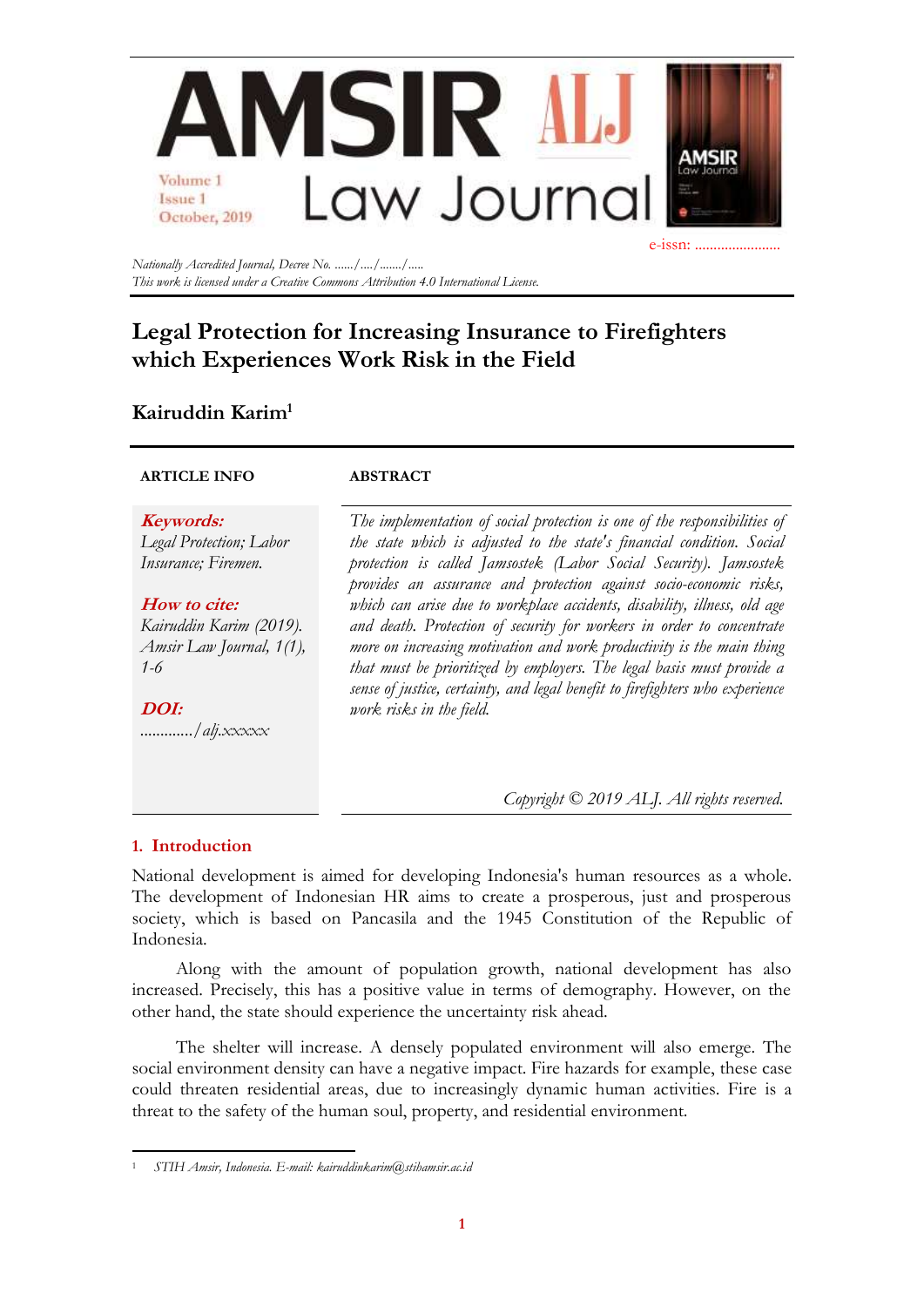By the rapid development and progress of the construction itself, the risk of fire is certainly increasing. A denser housing, the construction of office buildings, the industrial estates can cause vulnerability.

The fire is one of the calamities which cannot be predicted. The density of population occupancy and high risk of fire require the existence of securities which can overcome the risk of loss of property and casualties. The security on the form of compensation is called insurance.

Not only residents of residential areas who must follow insurance programs but also the firefighters who extinguish fires. This insurance protection is called "social protection".

The implementation of social protection is one of the responsibilities of the state which is adjusted to the state's financial condition. Social protection is called Jamsostek (Labor Social Security).

Jamsostek is a government program, to provide basic protection for workers. Firefighters as the occupation in Indonesia are entitled to this program. Jamsostek provides an assurance of protection and protection against socio-economic risks, which can arise due to workplace accidents, disability, illness, old age and death.

In a global perspective, social security is part of the component of Human Rights (HAM). *Universal Declaration of Human Rights (UDHR)* which was established by the United Nations (UN) in 1948, and the convention of the International Labor Organization (ILO) No. 102 of 1992.

In Indonesia, the 1945 Amendment to the 1945 Constitution, article 34 second paragraph, provided the foundation that the state develops a social security system for all people and empowering people who are weak and unable to comply with human dignity.

Furthermore, the participation of the Social Security program is regulated in Law No. 3 of 1992 concerning Workers' Social Security. Meantime, the implementation rules are contained in Government Regulation (PP) Number 14 of 1993; Presidential Decree (Keppres) Number 22 of 1993 and Minister of Labor Regulation (Candy) Number: Per.05/MEN/1993. In 2004, the Government re-issued Law No. 40 of 2004 concerning the National Social Security System (SJSN).

All the basic of legal rules above provide benefits for protecting workers to be more concentrated in increasing motivation and work productivity. However, has the legal basic above provided justice, certainty, and legal benefits to firefighters who experience work risks in the field?

#### **2. Method**

This study used an normative juridical approach, which is a method or procedure used to solve problems by first examining existing secondary data, the research was methods were used with prescriptive analytical. 2

<sup>2</sup> Soemitro, R.H. (1998). *Metodologi Penelitian Hukum.* Jakarta: Ghalia Indonesia, p. 10.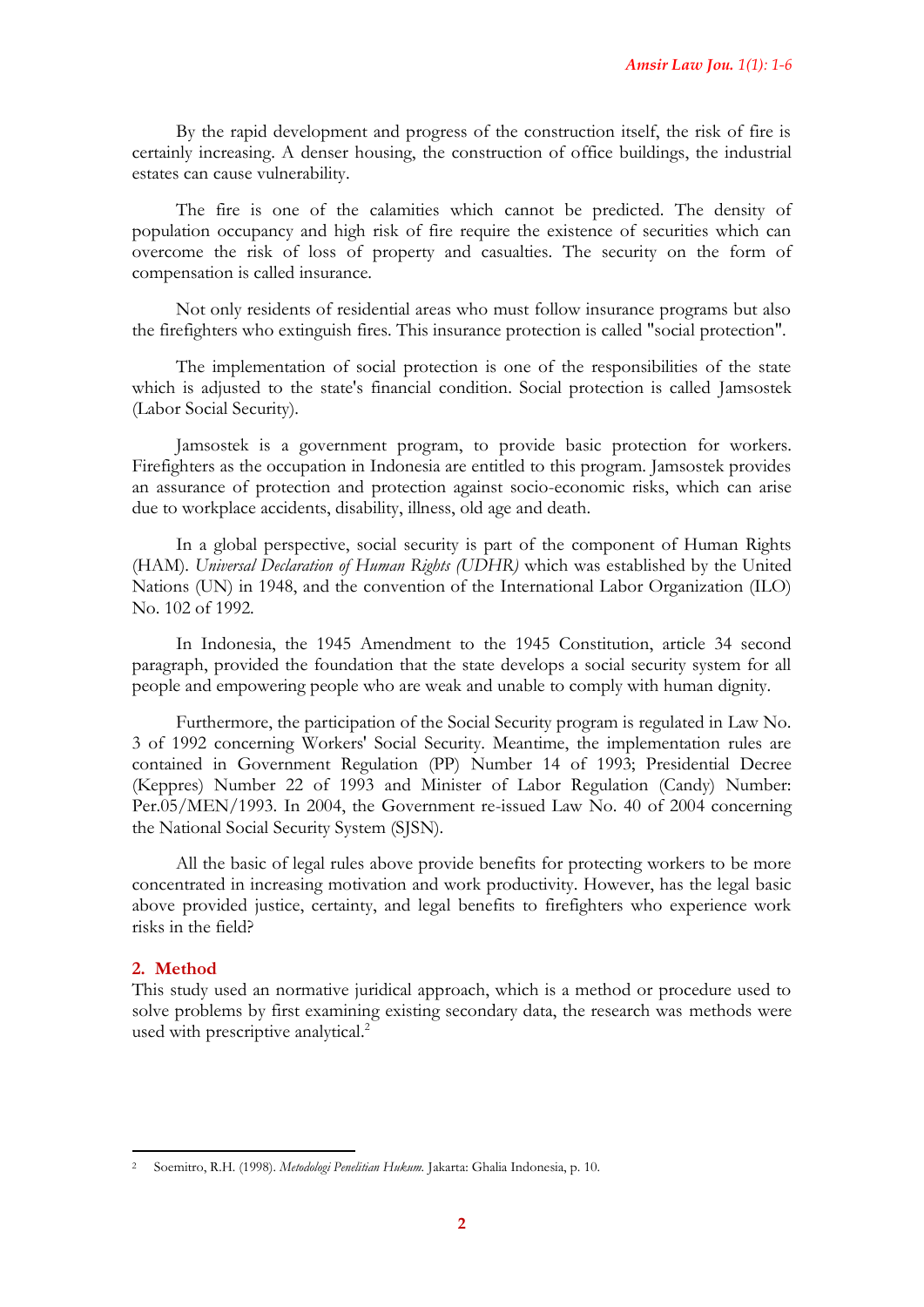# **3. Discussion**

## **3.1. The Implementation of Insurance Protection for Firefighters**

The implementation of insurance protection for firefighters who experience work risks in the field, agreed on two insurance programs, namely the Health Insurance Program; Ekawarsa and Personal Accident Insurance Program.

- 1. Health Insurance Program. An insurance program which provides benefits for a certain amount of money if the participant gets sick to be hospitalized and operated on (surgery) in the hospital.
- 2. Ekawarsa and Personal Accident Insurance Program. Providing benefits in the form of death compensation due to illness or due to workplace accidents, permanent disability compensation or partly due to workplace accidents, as well as reimbursement of medical expenses due to workplace accidents.

According to the insurance company which handles insurance claims, the two insurance programs have four types of claims which can be submitted as of the obligation to pay premiums are fulfilled or already implemented by completing the claim document requirements as follows:

Inpatient insurance claims and surgical operations, conditions submission:

- 1. letter claims from insurance participants;
- 2. Photocopy of the participant's proof, in this case the National Identity Card (KTP);
- 3. Receipts and hospital care documents; and the
- 4. Photocopy of the health participant insurance certificate.

Hospitalization is someone who is sick due to an illness or due to an accident and hospitalized continuously, for a minimum of six hours.

Surgical surgery is a medical action performed by a doctor or team of doctors on an illness or emergency action due to a work accident that needs to force through a surgical operation.

Submission of claim for death benefit, the condition:

- 1. Letter of claim submission from policy holder;
- 2. Letter of death from the competent authority;
- 3. Original certification when it has been issued;
- 4. Certificate from the police regarding accidents including post *mortem* in the event of death from a work accident;
- 5. Hospital certificate (*Visum Et Repertum*) if he dies in the hospital; and the photo of the
- 6. The photocopy of the insurance participant ID Card.

Submission of claims for permanent or partial permanent disability benefits due to workplace accidents, conditions:

- 1. Letter of claim filing from the insurance policy holder;
- 2. Doctor's certificate, the following is an explanation of the defective part and the large percentage of loss of function or organ defects.
- 3. Photograph of the ID card of the insurance participant.

Permanent or partial disability is a condition which participants experience total or partial permanent disability due to workplace accidents stated by two doctors in which one of the doctors is appointed by the insurance, which causes participants being unable to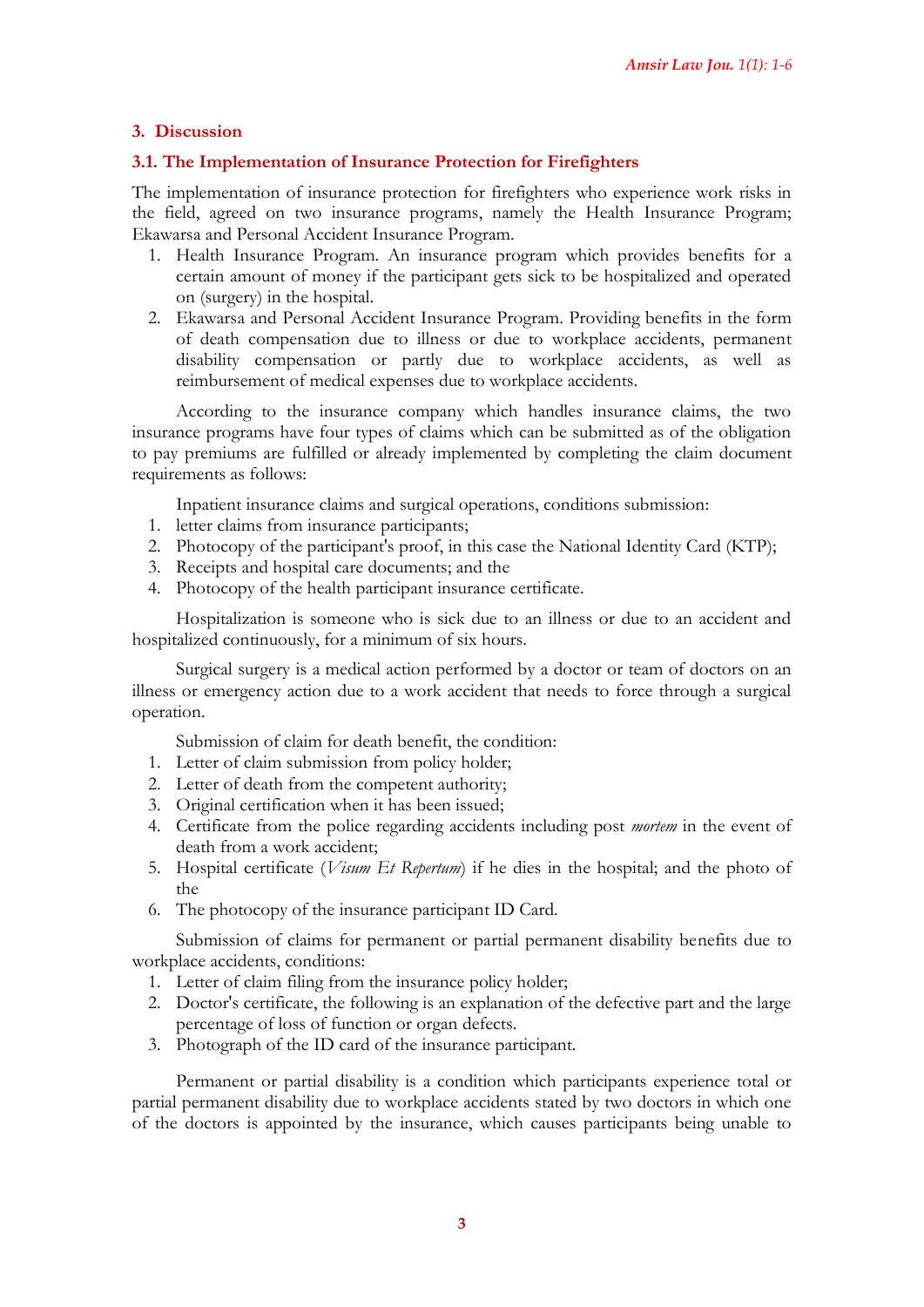carry out work which produces results that deserve to be obtained according to education, expertise, skills and experience.

Submission of treatment claims due to accidents, conditions:

- 1. Letter of claim filing from insurance policy holders;
- 2. Doctor's certificate from the hospital; and
- 3. Original receipts for medical expenses.

The medicinal treatment is a reimbursement of medical expenses due to an accident whose value equally receipts a maximum of 10% of the sum assured. While theaccidents are events which happen suddenly, unexpectedly reaching from the will of the participant, such as undesirable violation and there are no intentional elements in the event that result in participants suffering from physical disability or death.

Events that can be considered as workplace accidents in this insurance are sudden poisoning due to the inclusion of gas, accidental vapors containing toxins in the body, or other consequences such as firefighters is crushed by the debris of the building.

Participants in this insurance are firefighters who fulfill membership requirements and are registered for insurance.

The system of premium payments agreed upon by both parties (an insurer and an insured), namely:

- 1. Premiums are paid singly with a total amount of Rp. 30,000,000 (thirty million rupiah) for 30 (thirty) firefighters, with details:
	- a. Health Insurance Program Premium (ASKES) of Rp. 27,000,000 (twenty seven million rupiah).
	- b. Ekawarsa Insurance and Personal Accident Rp. 3,000,000 (three million rupiah).
- 2. The amount of premium payments can be increased applicable with the escalation of insurance benefits.
- 3. The addition insurance of participants, the premium will be calculated based on the insurance period with the actuary as follows:
	- a. Insurance Period up to one month. The formula: premium equals 20% multiplied by one year premium.
	- b. Insurance period up to two months. The formula: premium equals 30% multiplied by one year premium.
	- c. Insurance period up to three months. The formula: premium equals 40% multiplied by one year premium.
	- d. Insurance period up to four months. The formula: premium equals 50% multiplied by one year premium.
	- e. Insurance period up to five months. The formula: premium equals 60% multiplied by one year premium.
	- f. Insurance period up to six months. The formula: premium equals 70% multiplied by one year premium.
	- g. Insurance period up to seven months. The formula: premium equals 80% multiplied by one year premium.
	- h. Insurance period up to eight months. The formula: premium equals 90% multiplied by one year premium.
	- i. Insurance Period Nine to eleven months. The formula: premium equals 100% multiplied by one year premium.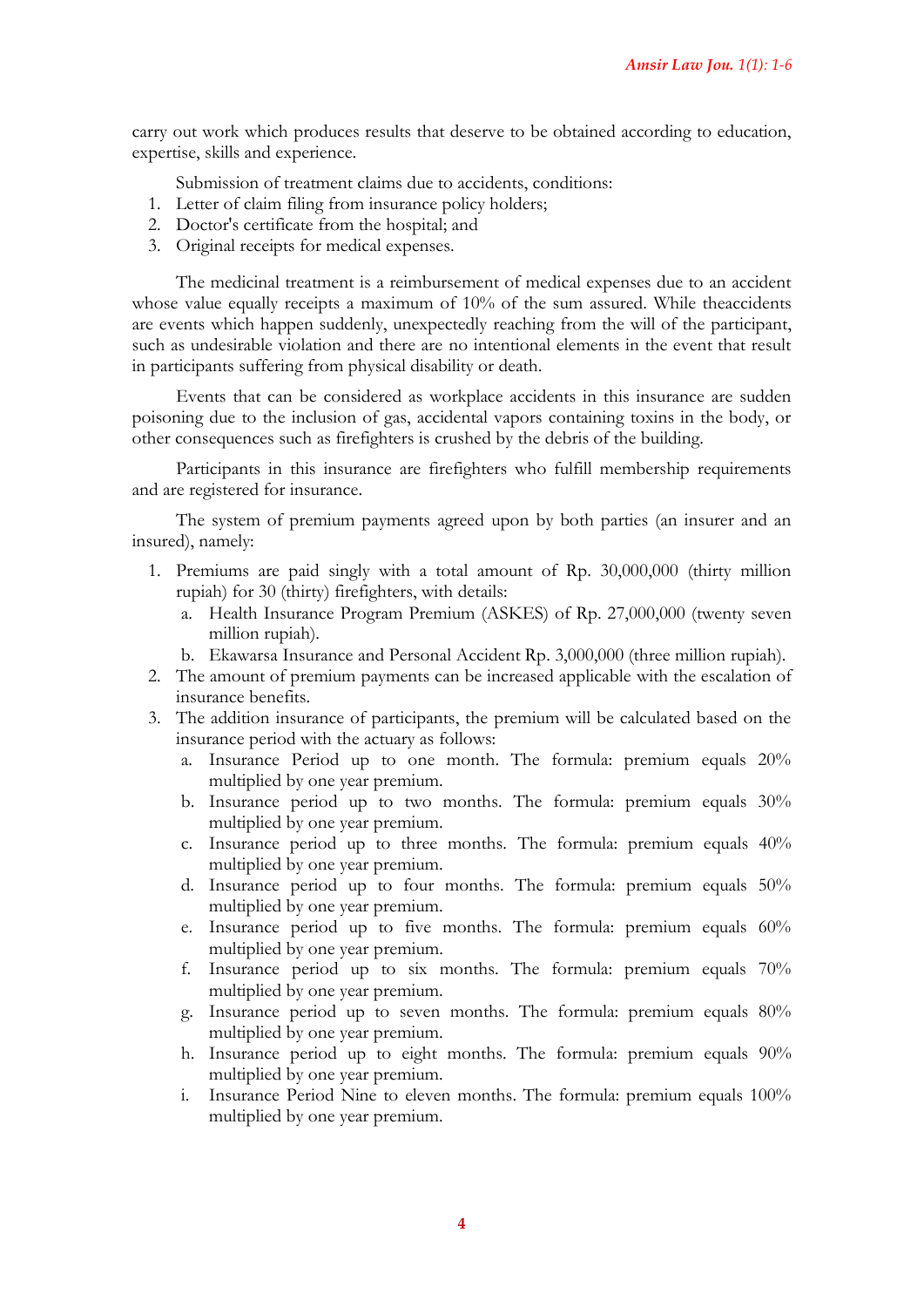Premium is a sum of money which must be paid every month as an obligation of the insured for the participation in the insurance program. The amount of premiums for participation in insurance which must be paid has been determined by the insurance company taking into account the conditions of the insured.

#### **3.2. The Support Factors and Inhibit the Implementation of Insurance Protection for Firefighters**

The high dedication and the sense of responsibility are possessed by firefighters on the tasks which can be classified as supporting factors for the implementation of insurance protection. The same goes for insurance companies who are able to work well with firefighters, in order to the implementation of insurance protection for officers can be carried out well and in a fast time process.

Another supporting factor is the presence of self-awareness from the fire department about the importance of safety when carrying out tasks in the field. The firefighters strongly support the existence of this insurance protection program, because the existence of this program can reduce the mental and material burden who are experienced by firefighters while serving in the field.

The implementation of insurance protection for firefighters indeed cannot be escaped from the inhibiting factors which results in the implementation or disbursement of funds which is still not optimal.

In this regard, the implementation of insurance protection for firefighters is only hampered by one problem, namely the problem of disbursing premium payment funds which sometimes does not go ahead, so that the implementation of insurance protection cannot run optimally.

For the problem of disbursing insurance premium funds, firefighters are usually constrained by premium payments to insurance companies. The parties who have the most important role is The Local Government in each region and usually argue because of the constraints of the budgeting process in the legislature which must await for the time of budget discussion. As a result, funds that are sometimes submitted by the fire department must wait for the disbursement of the premium funds to be paid to the insurance company.

Therefore firefighters cannot make maximum efforts to overcome these obstacles, because the firefighters themselves are related to external factors.

#### **4. Conclusion**

The Implementation of insurance protection for firefighters who experience work risks in the field, agree on two insurance programs, namely the Health Insurance Program; Ekawarsa and Personal Accident Insurance Program. These two of insurance programs could be claimed with four types of insurance claims, such as: (1) Insurance claim for inpatient and surgery; (2) Submission of compensation claim for death; (3) Submission of compensation claim for physical defect permanently or partially because of the work accident; and (4) Submission of compensation claim for medical treatment as a consequence of work risks. The payment system which has been agreed from both of parties (ainsurer and an insured): the premium is paid singularly; Amount of payment can be enhanced as much as the benefit level of insurance itself; if the insurer wants to add the insured, the premium will be counted based on the insurance period of time.

The supporting factor for insurance protection implementation where the insurance party could cooperate adequately with the firefighter party, thus, the insurance protection